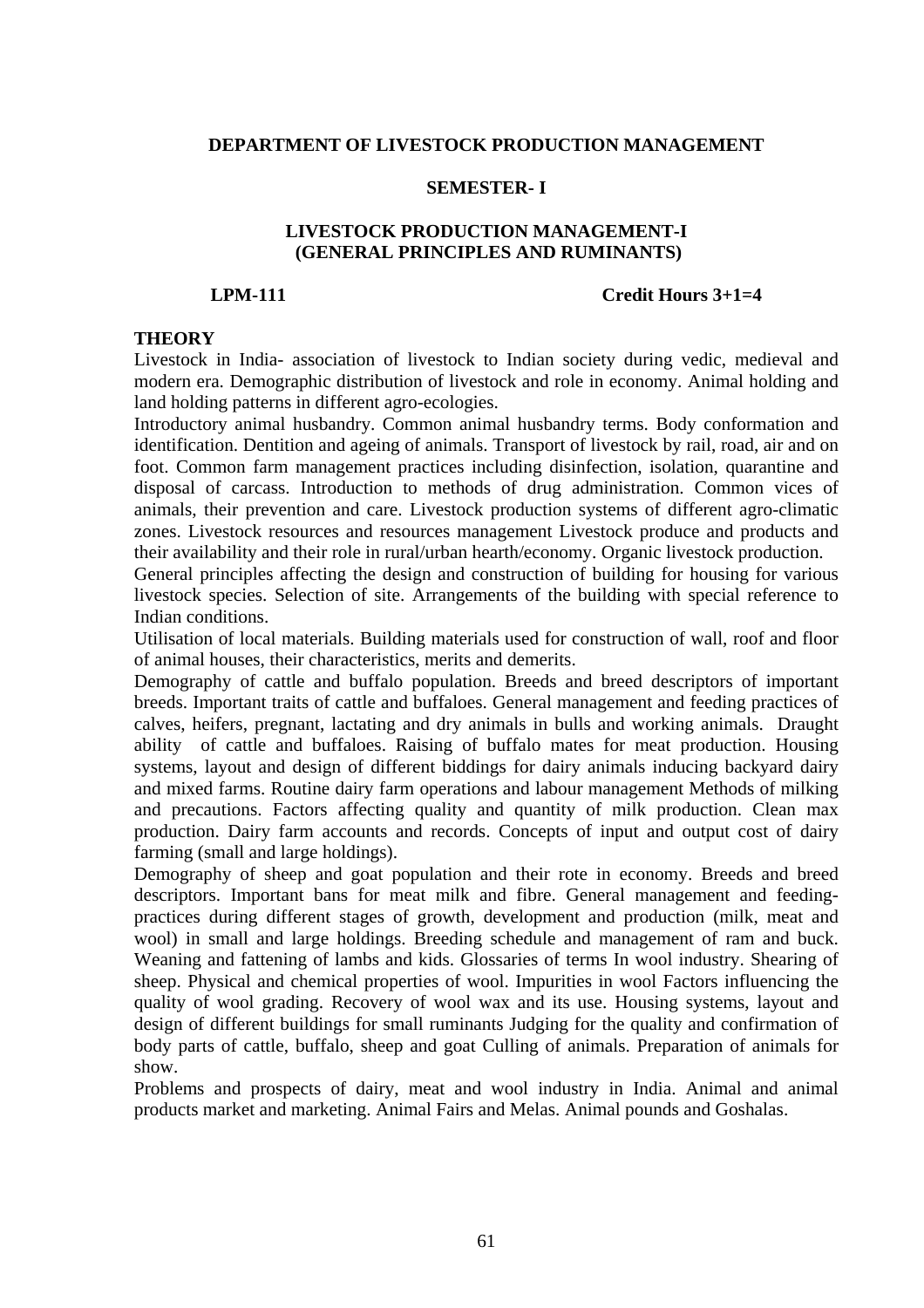# **PRACTICAL**

Identification of various breeds of cattle, buffalo, sheep and goat Familiarization with body points of animals. Approaching, handling and restraining of cattle, buffalo, sheep and goat Clipping, shearing, dipping, spraying and spotting sick animals. Detection of vices. Feeding of animals. Methods of identification (marking, tattooing, branding, tagging and electronic chip). Determination of age. Determination of body weight using different measurements. Preparation of animals for show and judging. Layout plans for dairy and sheep/goat farms. Familiarization with routine farm operations. Selection and culling of animals. Milking of dairy animals. Training of breeding mates. Detection of heat Identification and care of pregnant animals. Care of neonatal and young stock. Maintenance, cost accounting, economic analysis and preparation of balance sheet of dairy and sheep/goat farm records. Structure of wool and its differentiation from hair fibre. Determination of staple length, crimps, diameter and strength of wool fibre. Sorting, packaging and grading of wool. Recovery of wax from wool. Scouring and carbonisation of wool. Visit to different animal farms/ demonstration centres/ individual rural, urban and peri-urban animal units/ wool production centres & industries/ wool, meat and live animal markets. Preparation of project proposals.

# **REFERENCE BOOKS**

- 1. Sastry, N.S.R. and Thomas, C.K. (2005) Livestock Production Management  $4<sup>th</sup>$  Ed.
- 2. Thomas, C.K. and Sastry, N.S.R (1991)Dairy Bovine Production
- 3. Cockrill, R.W. (1974)The Husbandry and Health of the Domestic Buffalo
- 4. Ensminger, M.E.  $(2002)$ Sheep and Goat Science,  $6<sup>th</sup>$  Ed.
- 5. Clutton Brock, J.(2004)A Natural History of Domesticated Mammals, 2<sup>nd</sup> Ed.
- 6. Watson, J.A.S. and Mills, W.J. (2005)Farm Animals and their Management
- 7. Taylor, R.E. and Field, T.G. (1977) Scientific Farm Animal Production
- 8. Pagot, J. (1992)Animal Production in the Tropics and Sub-tropics
- 9. Mason, I.L. (1988) World Dictionary of Livestock Breeds, 3rd Ed.
- 10. Anderson, R.H. and Edney, A.T.B. (1991)Practical Animal Handling

# **SEMESTER- II**

# **FODDER PRODUCTION AND GRASSLAND MANAGEMENT**

## **LPM -121 Credit Hours 1+1=2**

# **THEORY**

Importance of grasslands and fodders in-livestock production. Agronomical practices for production of leguminous and non-leguminous fodders in different seasons. Soil and water conservation and irrigation drainage for fodder production. Farm, power and agro-energy. Farm machinery and equipment Harvesting and post harvest techniques "for fodder preservation. Storage of feeds and fodders. Scarcity fodders. Feed and fodder management for individual animals. Fodder production for small units through inter cropping or back yard cultivation. Recycling of animals washings and wastes in fodder production.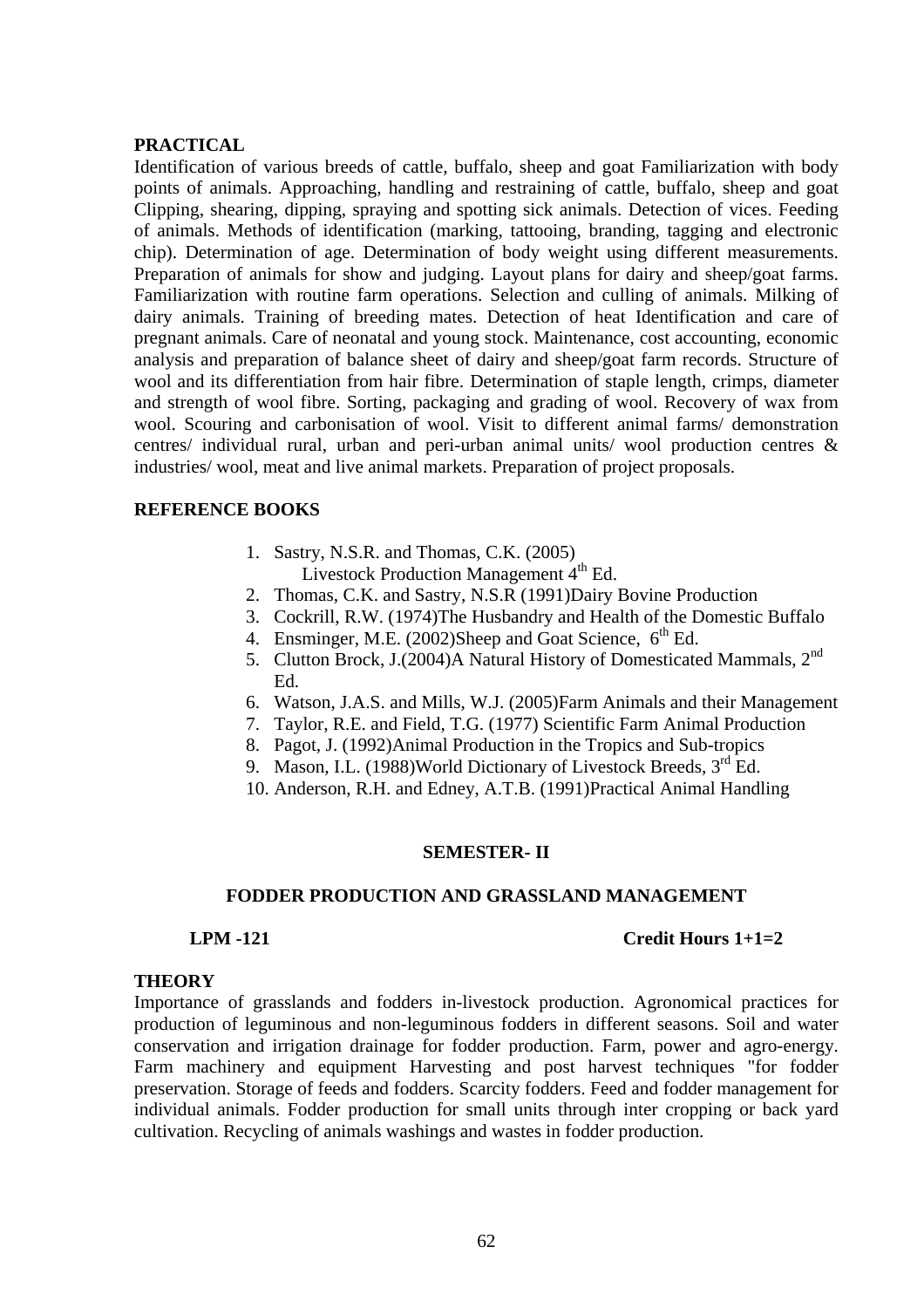# **PRACTICAL**

Visit to the fodder farm. Familiarisation with the various types of fodder crops utilised in the state and the samples of fodder in India. Fodder cropping routines - familiarisation. Collection, preservation and storage of feed and fodder; possible damages/loss and methods to prevent them. Cost calculations of fodder production. Familiarisations with the back yard fodder cropping and intercropping of fodder.

Livestock waste utilisation and recycling. Calculation on the economic aspects of fodder cropping and procurement of feed.

# **REFERENCE BOOKS**

- 1. Pathak, N.N. and Jakhmola, R.C. Forages and Livestock Production
- 2. Chatterjee, B.N. and Das, P.K.Forage Crop Production
- 3. Reddy, D.V.Fodder Production and Grassland Management for Veterinarians
- 4. I.C.A.R.Handbook of Agriculture
- 5. Merkel, J.Managing Livestock Wastes
- 6. Wiseman, Finch and Samuel.Crop Husbandry including Grassland
- 7. Sastry, N.S.R. Thomas, C.K. and Singh, R.A.Livestock Production Management
- 8. Humphreys, L.R.Tropical Forages
- 9. I.C.A.R Grasses and Legumes
- 10. Ranjan, S.K.Animal Nutrition in the Tropics

## **SEMESTER- II**

## **LIVESTOCK PRODUCTION MANAGEMENT II (MONOGASTRIC AND LABORATORY ANIMALS)**

## **LPM-122 Credit Hour: 1+1=2**

## **THEORY**

Introduction and scope of swine farming in the country. Demography of swine population. Breeds and their role in economy. Management of different categories of swine for optimal production: breeding and pregnant sows; sows at farrowing and after farrowing: pig-Ms, growing stock, lactating sows, feed lot stock. Mating technique in swine. Housing of swine. Swine feeds and feeding. Economics of pig fanning. Equine population of India. Horses, donkeys and mules and their utility. Identification of breeds of horses. Dentition and ageing of horses. Handing, restraining, care and routine management of equines including grooming, saddling and exercise. Stable and Its management Feeding routine for horse, donkeys and mules. Vices of horses. Care of stallion. Mating of Horses broodmare and its care. Foaling and care of newborn. Breeding mules. Care of race horses and preparing horses for show. Doping and its detection. Visit to races, polo, horse show.

Importance of laboratory animal breeding care and housing standards of mice, rats and guinea pigs. General considerations on feeding and breeding of laboratory animals. Prophylactic measures for commonly occurring laboratory animal diseases. Concept of production of specific pathogen tree (SPF) and germ free laboratory animals.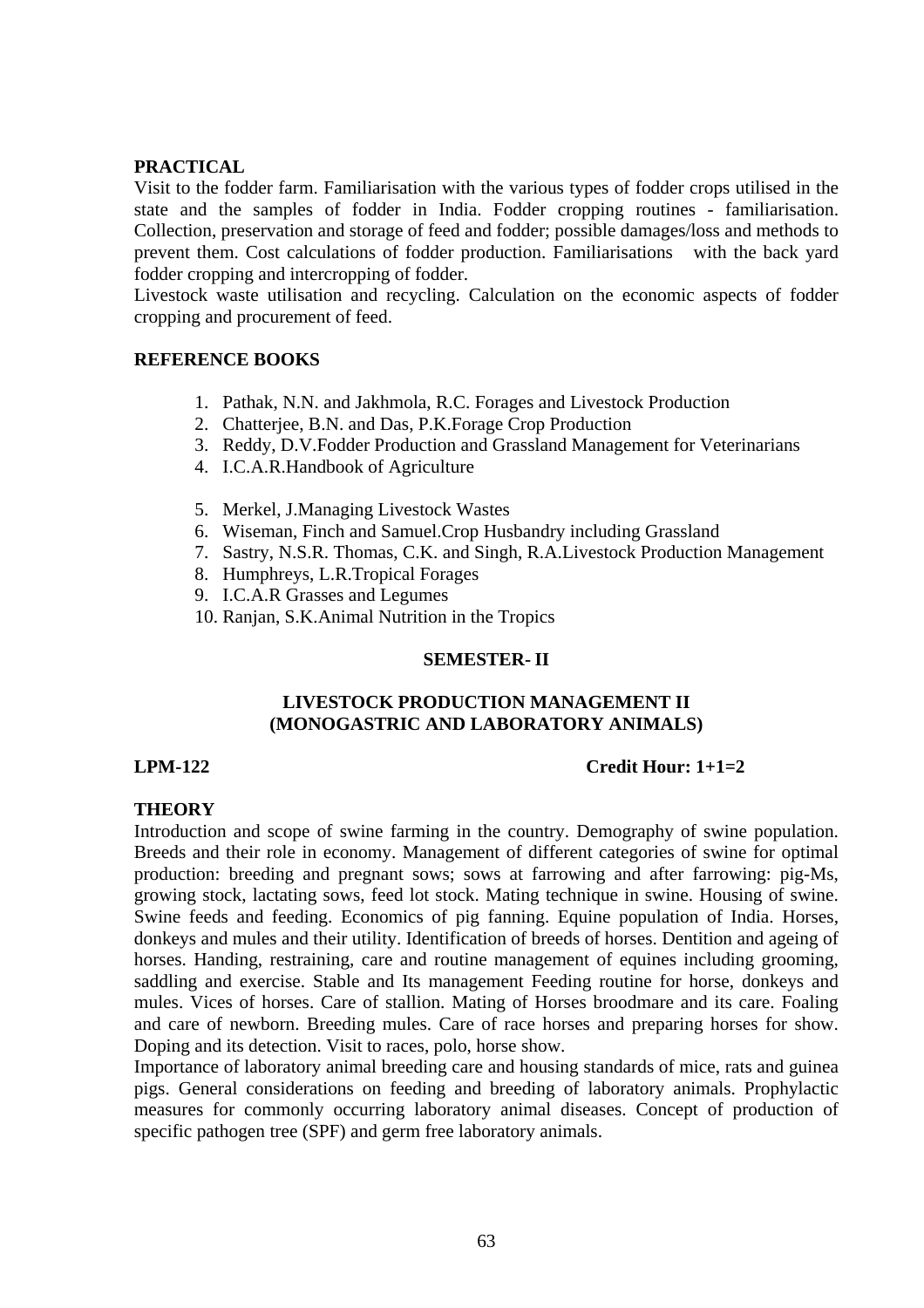Scope of rabbit farming in the country, breeds and their distributions In India and abroad. Limitation of rabbit animal production. Selection, care , and management of breeding stock for commercial purpose. Identification. Care and management of landing animals and kindling. Care of new born, growing stock. Harvesting of products. Breeding and selection techniques for optimal production. Feeds and feeding for rabbit production- Housing of rabbit Shearing/slaughtering and preservation of products. Diseases and parasite control, hygienic care. Disposal, utilization and recycling of wastes etc. Economic aspects of rabbit production, accounting their expenditure, income, etc. Manpower- requirements and personnel/labour management Preparing projects for micro (backyard) mini, and major rabbit farms.

### **PRACTICAL**

Identification of Indian and exotic breeds of swine; handling of swine; Routine inspection . Identification of diseases, examination and control of parasites, vaccination, Identification of pregnant animals. Care during pregnancy, isolation and care of farrowing sows, care of pig lings, Castration, culling, tooth cutting. Calculation of profits and preparation of feasibility reports and projects for piggery. Layout plans of swine houses; routine operations of swine farms. Marketing of swine.

Feeding of swines. Preparation of swines for show and judging.

Identification of body parts and handling of laboratory animals. Housing system and space requirements for laboratory animals. Weighing, sexing and weaning of laboratory animals. Marking for identification of laboratory animals for purpose of their individual recording. Computation and compounding of balanced diet for laboratory animal mainly Mice, Rats, Guinea -pigs and Rabbits.

Feeding schedule of laboratory animals for high breeding efficiency. Maintenance of breeding records of laboratory animals. Prophylactic measures against common disease of lab animate. Hygienic care and control of parasites (routines).

Visit to the University Rabbitary. Handing and restraint Body parts. Identification of breeds. Judging. Feeds and feeding. Housing requirement and equipment Farrowing. Care of newly born young ones-tagging, tattooing for identification. Shearing. Dressing of carcass.

Horse riding: walking, trotting, cantering and galloping. Preparation of equines for show and judging. Layout plans for stables.

## **REFERENCE BOOKS**

- 1. Sastry, N.S.R. and Thomas, C.K. (2005)-Livestock Production Management  $4<sup>th</sup>$  Ed.
- 2. Anderson, R.S. and Edney, A.T.B (1991)-Practical Animal Handling
- 3. Warren, M.D. (2002)Small Animal Care and Management, 2nd Ed. Poole. T. (1994)The UFAW Handbook on the Care and Management of Laboratory Animals,  $6^{th}$  Ed.
- 4. Lebas, F; Coudert, P; Rouvier, R and Rochambean, H. (1986). The Rabbit Husbandry, Health and Production
- 5. Brega, J. (1996)The Horse Breeding and Young Stock
- 6. Fielding, D. Tropical Agriculturist Rabbits
- 7. Wolfenson. S and Lloyd, M. (1994)Handbook of Laboratory Animal Management and Welfare
- 8. Holness. D.H. (1993)The Tropical Agriculturist Pigs
- 9. Sharda, D.P.(2005)Swine Production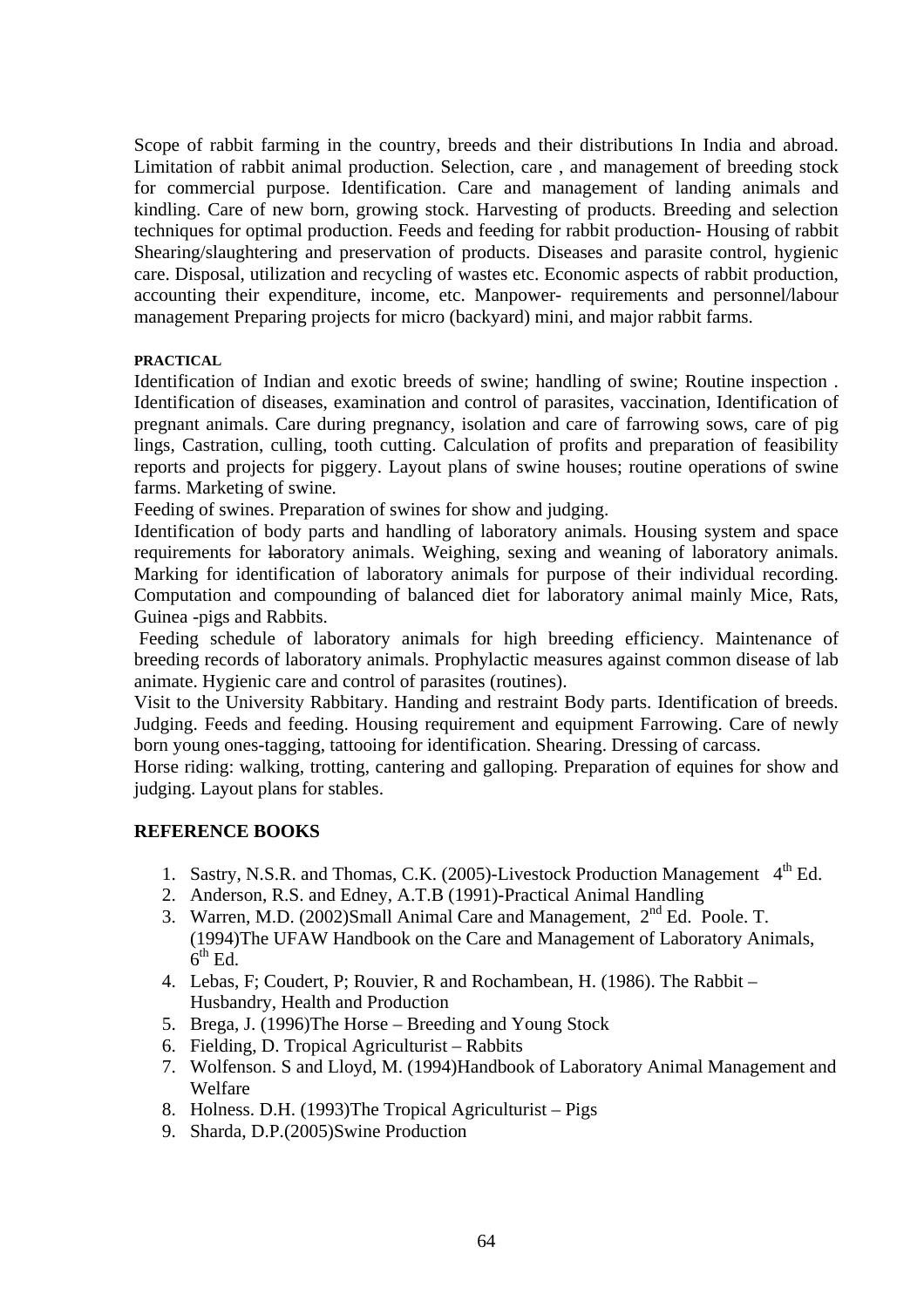### **SEMESTER- III**

#### **AVIAN PRODUCTION MANAGEMENT**

#### **LPM- 211 Credit hours 1+1=2**

#### **THEORY**

Indian Poultry industry-brief outline of the different segments-poultry statistics.

Classification of poultry, common breeds of poultry including duck, quail, turkey & guinea fowl and their descriptions. Description of indigenous fowls.

Reproduction in fowl, male and female reproduction systems, formation of eggs, structure of eggs. Important economic traits of poultry, egg production, egg weight egg quality, growth, feed consumption and feed efficiency, fertility and hatchability, plumage characteristics and comb types. Scavenging system of management raising of chicks, scavenger feed base of village. Low input technology; backyard and semi intensive unit of various sizes; their description, management and economic achievements.

New colored feathered birds developed in public and private sectors for meat and egg production for rural poultry; their acceptability and assimilation in rural eco-system.

Mixed farming and poultry raising. Concept of self-local market unit

Brooding and rearing practices used for chicken, duck, quail, turkey and guinea fowl.

Economic production of chicken and other classes of poultry.

Hatching and feeding norms for different species of poultry. Marketing of poultry and poultry products. Setting of farms for different classes of poultry. Organic and hill farming.

## **PRACTICAL**

Morphological description of common exotic poultry breeds like White Leghorn (WLH), Rhode Island Red (RIR), Plymouth Rock, Cornish and New Hampshire. Diagrammatic illustration of body parts of chicken, duck, quail, guinea fowl and turkey. Descriptive specialties of indigenous birds, listing of its advantageous value in rural areas. Diagrammatic representation of scavenging, backyard and semi intensive units; with habitats, feed base and shelter. Conservation of indigenous germ plasm; listing of conservation techniques. Demonstration of newly developed breeds in rural environment Housing, equipments, nesting and brooding requirements. Vaccination, medication and incubation requirements. Preparation of projects for rural people on poultry and other species (duck, quail, guinea fowl and turkey).

#### **SEMESTER- IV**

#### **COMMERCIAL POULTRY PRODUCTION AND HATCHERY MANAGEMENT**

#### **LPM –221 Credit hours 1+1=2**

#### **THEORY**

HOUSING - Location of poultry. Types of poultry houses. Different types of rearingadvantages and disadvantages. Space requirement for different age groups under different rearing systems. Environmentally controlled housing. BROODING MANAGEMENT-Brooding: Types of brooders; preparation of shed to receive chicks; importance of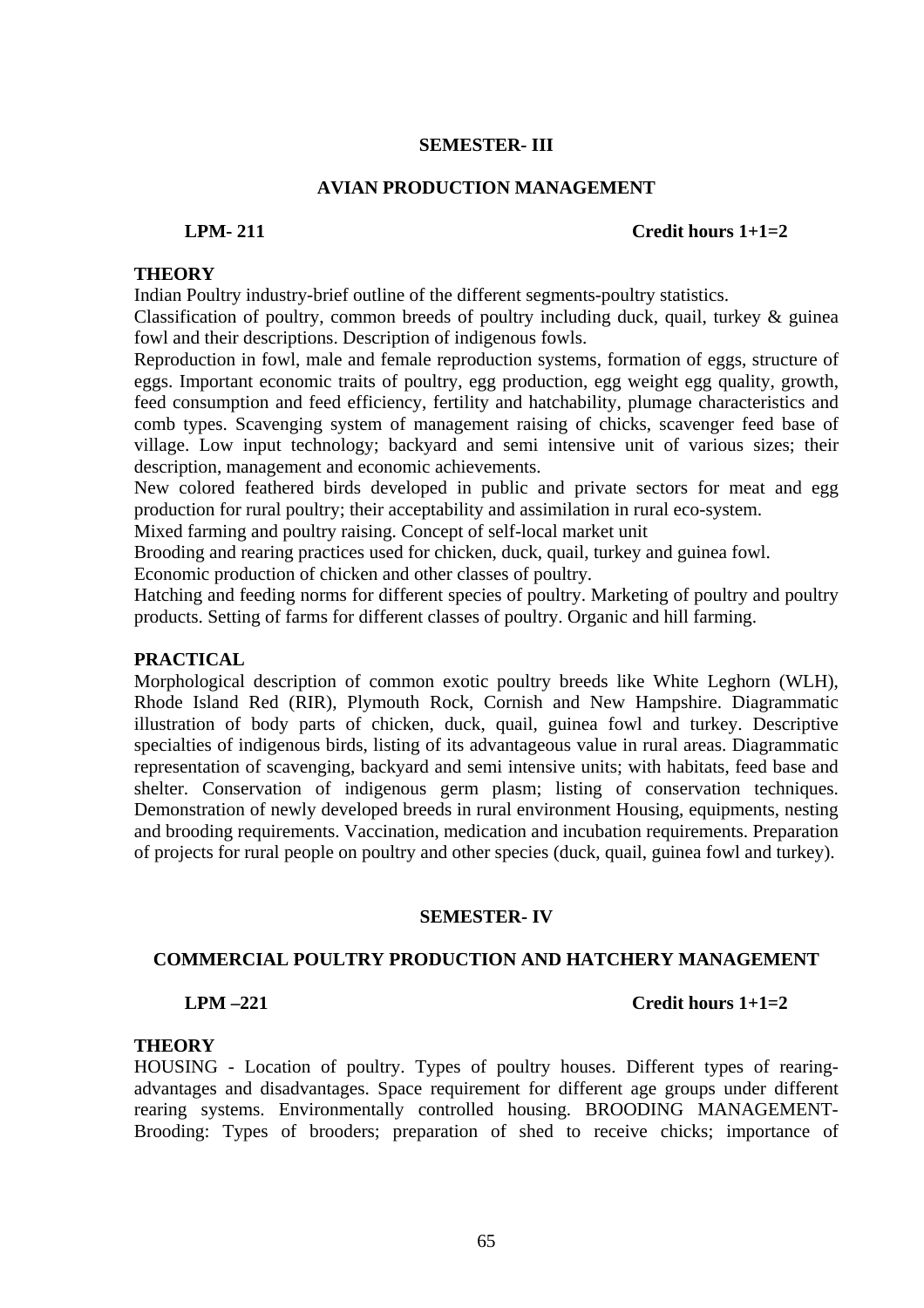environment (temperature, humidity and ventilation). Feeding and vaccination in early stage of chicks.

REARING AND MANAGEMENT- Care and management of growing, laying/broiler birds of both breeders and commercial categories of poultry. Battery cage management different types and sizes. Poultry judging.

LITTER MANAGEMENT- Litter materials, litter-borne diseases and control; potential for poultry litter used as fertilizers; recycling for livestock feeding and power generation; Special management care in adverse weather conditions/ stress; summer management modification of housing light reflectors; insulators, sprinklers, loggers and other methods; dietary modification to minimize heat stress; special management during rainy and winter season; other stress management- vices in poultry and its remedial measures.

WATER MANAGEMENT- Standard for drinking water in terms of total solids. pH, minerals levels, sanitizers and water sanitations, diseases spread through water contaminationprevention.

BIOSECURITY- Proactive measures to minimize entry of infections in farm premises-farm fencing, disinfectant pits, personnel management restriction of movement etc. Poultry welfare and behaviour.

FEEDING- digestive system and digestion in chicken. Classification, selection of common feed ingredients and their nutrient composition. Nutrient requirement for different age groups. Feed formulations, economics of feed formulation-cost/, unit nutrient Feeding systems and feeding management economization of poultry feeding. Feed restriction, separate male feeding, non-nutrient feed additives including herbal bio-enhancers; anti-nutritional factors and toxins.

HEALTH CARE- Common poultry diseases: bacterial, viral, fungal, parasitic and nutritional deficiencies. Vaccination schedule for commercial layers and broilers: factors that govern vaccination schedule; vaccination principles type, methods, pre and post vaccination care. Medication: Types of administration-general principles and precautions with emphasis on administering medication through water and feed; commonly used drugs in poultry diseases. Disinfection: Types of disinfectants; mode of action; recommended procedure; precaution and handling.

ECONOMICS- Economics of layer and broiler production; Projects reports layer in different systems of rearing. Projects reports for broilers.-Feasibility studies on poultry rearing- in context of small units and their profitability. Designer meat and egg production. Export/import of poultry and poultry products.

BREEDER FLOCK MANAGEMENT- Layer and broiler breeder flock management housing & space requirements. Different stage of management during life cycle; Light management during growing and laying period, Artificial insemination.

Feeding: Feed restriction, separate male feeding. Nutrient requirement of layer and broiler breeders of different age groups. Healthcare: vaccination of breeder flock; difference between vaccination schedule of broilers and commercial birds. Common diseases of breeders (Infectious and metabolic disorders)-prevention. Fertility disorder- etiology, diagnosis and corrective measures. Selection and culling of breeder flocks. Economic parameters on returns from breeders- for example saleable chick/hen/production cycle etc.

HATCHERY PRACTICES - Management principles of incubation. Factors affecting fertility and hatchability. selection, care and incubation of hatching eggs. Fumigation; sanitation and hatchery hygiene. Disposal of hatchery waste; Sexing, grading, packing and dispatch of day old chicks. Economics of hatchery business; Trouble shooting hatch failure: importance of